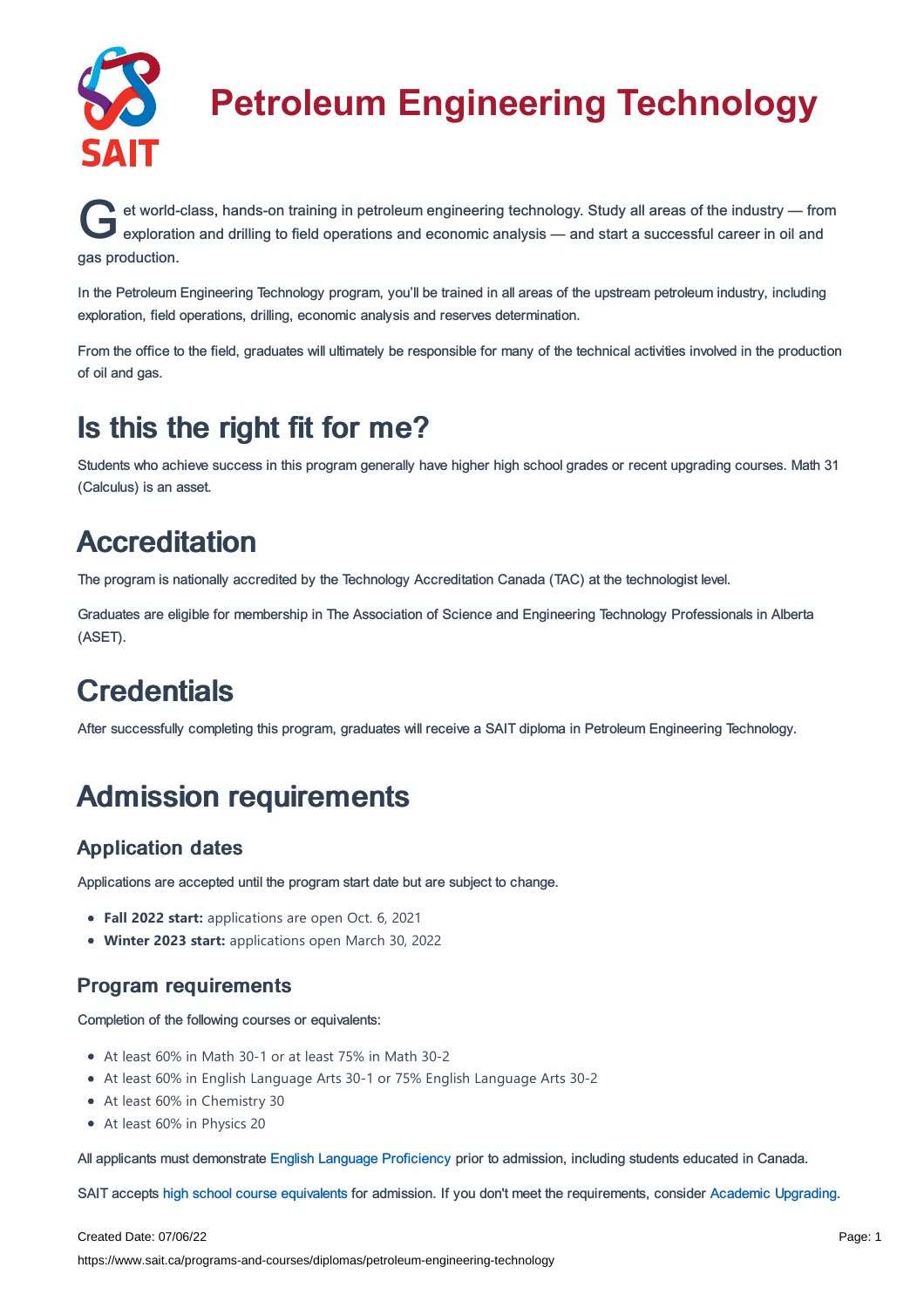SAIT evaluates [international](https://www.sait.ca/admissions/after-you-apply/international-document-assessment) documents for admissions. After you've applied, consider our international document assessment service if your education is from outside of Canada.

#### Direct entry: four-step process

**Step 1:** Read the program information to see the qualities needed for student success.

**Step 2:** Ensure that you meet all of the admission requirements listed above.

**Step 3:** [Apply](https://www.sait.ca/admissions/apply) to Petroleum Engineering Technology and submit your transcripts and/or [anticipated](https://www.sait.ca/admissions/after-you-apply/transcripts-and-supporting-documents) final grades.

Admission will be extended on a first-qualified, first-offered basis until the program is full.

**Step 4:** Find out how to monitor your application status after you [apply](https://www.sait.ca/admissions/after-you-apply/tracking-your-application).

### Communication during admission

Email is the primary source of communication during the selection process. Ensure your personal email account is managed appropriately to receive our emails, files and communications. We recommend you add the [macphail.students@sait.ca](https://sait.camailto:macphail.students@sait.ca) domain to your safe senders' list or you risk missing critical email messages.

### Costs 2022/23

#### Domestic tuition and fees

Cost per credit: \$176

| Year | <b>Number of semesters</b> | <b>Tuition fees</b> | <b>SAIT fees</b> | Saitsa fees* | <b>Total</b> |
|------|----------------------------|---------------------|------------------|--------------|--------------|
|      |                            | \$5,280             | \$916            | \$553        | \$6,749      |
|      |                            | \$5,280             | \$916            | \$553        | \$6,749      |

#### International tuition and fees

Cost per credit: \$592.10

| Year | <b>Number of semesters</b> | <b>Tuition fees</b> | <b>SAIT fees</b> | Saitsa fees* | <b>Total</b> |
|------|----------------------------|---------------------|------------------|--------------|--------------|
|      |                            | \$17,763            | \$916            | \$553        | \$19,232     |
|      |                            | \$17,763            | \$916            | \$553        | \$19,232     |

\*Maximum fee. Actual fees may be less and are based on the number of credits a student takes per semester and whether they opt-out of health and dental benefits.

### SAIT fees

- Campus athletic and recreation fee: \$196
- Universal transit pass (Upass): \$320
- Student support fee: \$200
- Student technology fee: \$200

### Saitsa fees

### Student Association fee

Created Date: 07/06/22 https://www.sait.ca/programs-and-courses/diplomas/petroleum-engineering-technology